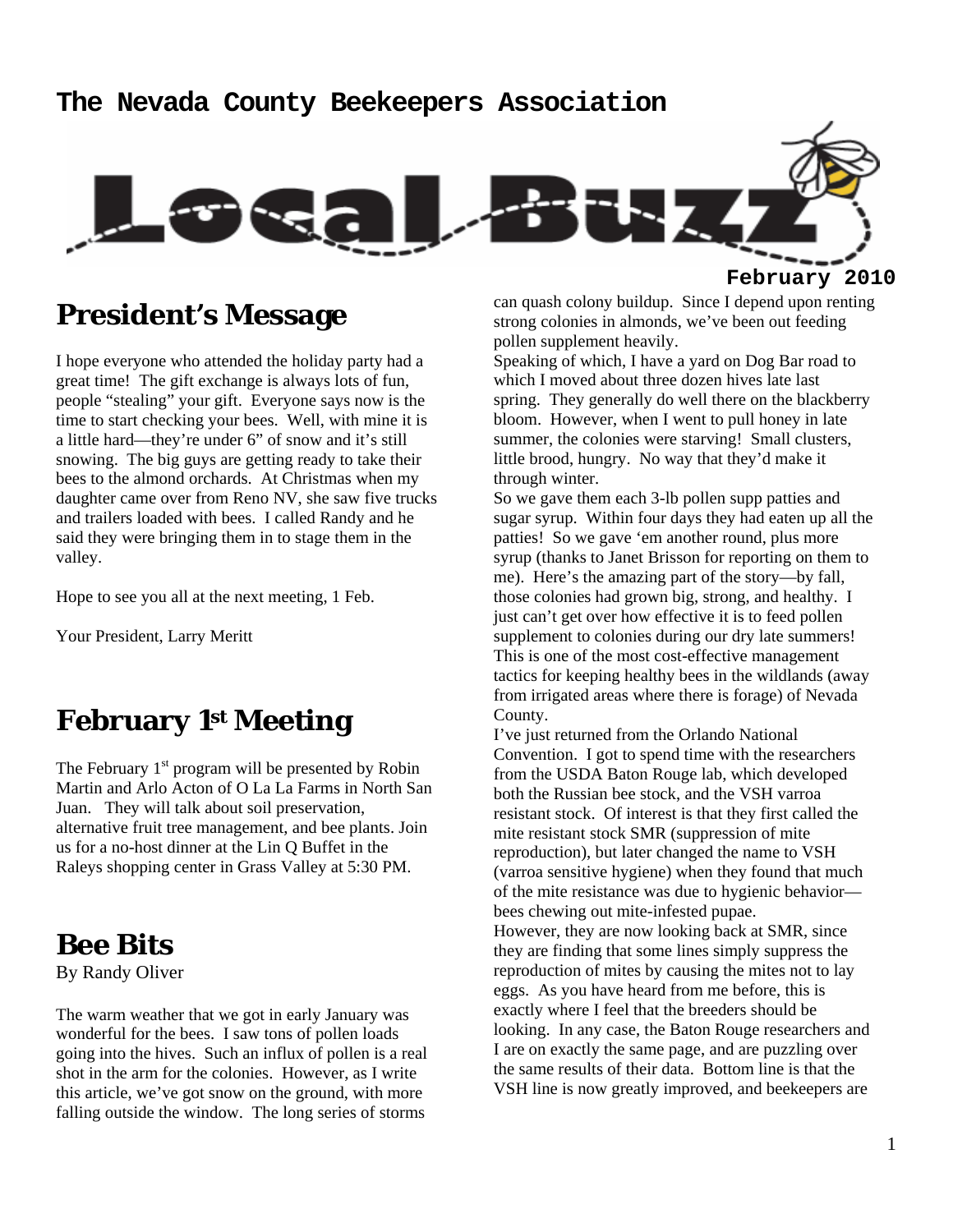getting closer every year to having truly mite resistant colonies!

I spoke with several researchers about *Nosema ceranae*, and found that almost no one is associating it with major colony mortality. It's just kinda there, typically spiking in May, then dropping to lower levels. Back in Nevada County, in my test yard for the Remembee antiviral trial, we inoculated all 72 colonies with a virus "cocktail" made from both local viruses and those from a commercial beekeeper who had CCD last year. The result was astounding—CCD-like collapses in a little over a week! You've all heard me say how my opinion has been that CCD is a virus issue. After the inoculation experience, I'm even more convinced.

Almond update: the apparent glut of bees for almonds is rapidly evaporating. The grapevine is buzzing with reports of beekeepers scrambling to find enough bees to fill their contracts.

Randy Oliver

#### **Sacramento Beekeeping Supplies**

- Complete line of all beekeeping supplies
- American dealer for Sheriff suits
- Gifts—bee themed children's wear, tableware, garden décor, etc
- Books—children's beekeeping, homemade cosmetics, candles
- Beeswax candles, molds, waxes (soy and paraffin too) dyes, scents, and wicks
- Honeycomb sheets for rolling candles—35 colors

2110 X Street, Sacramento, CA 95818 (916) 451-2337 fax (916) 451-7008 Webpage at www.sacramentobeekeeping.com email: info@sacramentobeekeeping.com Open Tuesday through Saturday 10:00 – 5:30 **MAIL ORDERS RECEIVE QUICK SERVICE** 

## **For Sale: Country Rubes Combo Screened Bottom Boards**

Special NCBA Club Price! Call Janet for details. 530-913-2724 or email at rubes@countryrubes.com.

# **Sacto Beekeepers Classes**

The Sacramento Area Beekeepers Association (SABA) is sponsoring a series of classes this season:

*Class Open -* Beginning Natural (no chemical) Beekeeping *Sunday* March 14, 2010 Serge Labesque

*Class Open -* Beginning Natural (no chemical) Beekeeping Saturday April 24, 2010 Serge Labesque

*Class Open -* Beginning Traditional Beekeeping Saturday May 22, 2010 Randy **Oliver** 

*Class Open -* Intermediate Beekeeping Saturday June 19, 2010 Dr. Eric Mussen

*Class Open -* Intermediate Natural Beekeeping Saturday July 17, 2010 Serge Labesque

*Class Filled/Closed -* Beginning Traditional Beekeeping Saturday Feb. 20, 2010 Randy **Oliver** 

#### *Sign up early! Seating is limited!*

All of the classes will be presented at the Sacramento County Department of Agriculture building at 4145 Branch Center Road, Sacramento, CA. The course hours are 8:30 am to approximately 4:30 pm. The instruction will start at 8:30; registration starts at 7:30 am.

Each course fee is \$35.00 (\$30.00 for SABA members). Registration is required by the Monday before the course date. Late registration will require specific approval of a course coordinator. These courses are an incredible value, the instructors are TOP NOTCH.

Serge Labesque has been keeping bees for nearly 15 years. He teaches beekeeping at Sonoma Community College and is a published author of numerous articles on beekeeping. Serge is an innovator and follows natural beekeeping practices using NO chemicals in his colonies.

Randy Oliver started beekeeping in his teens, he commercially works approximately 500 colonies leasing his bees for pollination and also selling packaged honey wholesale. He is a researcher and much published author in prestigious bee journals, and a keen observer of honey bee behavior.

Dr. Eric Mussen is a nationally and internationally recognized expert on honey bees. He is on staff at the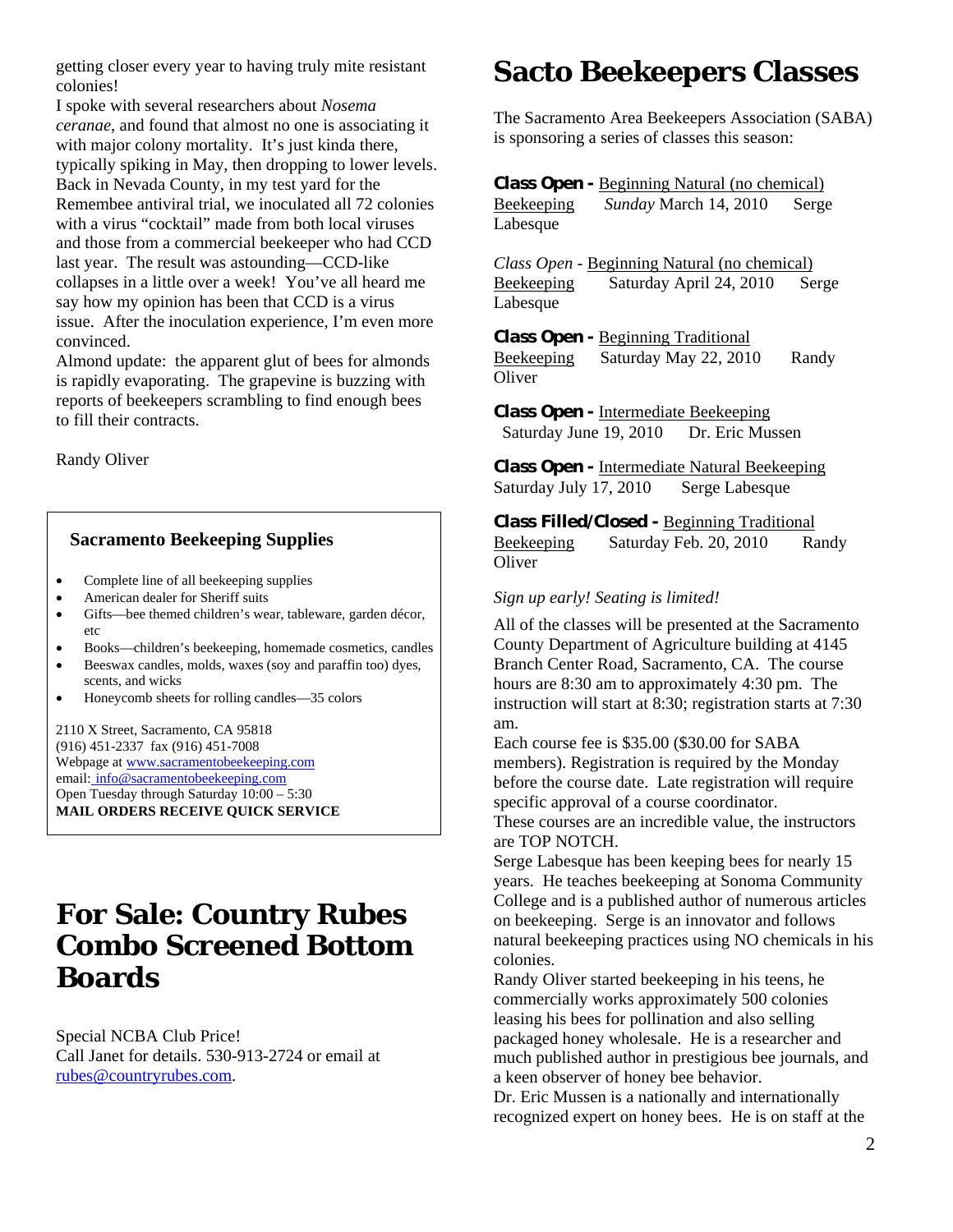University of California, Davis. He is a highly sought after speaker and has published numerous articles about various aspects of apiary science.

Because of differences in Serge's and Randy's style and process we strongly recommend that you take both of their beginning classes. While there will be some redundancy, you will be presented a wide range of "how tos" based on the styles of these experienced beekeepers.

More information is contained on individual course flyers and available on the SABA website,

www.sacbeekeepers.org or by contacting one of the course coordinators: Ernie Buda at

**2211budae@att.net** 916-761-3802 or Bruce Waln at **bruce.i.waln@gmail.com.** 



After the bees emptied a dry birdfeeder during the warm weather in January, I decided to feed them a mixture of dry soy flour and brewers yeast in addition to some pollen patties.

-Leslie-

## **Honey Causes Bakersfield Airport Shutdown**

Janet Brisson sent along this article with the comment "I have a feeling this guy doesn't have very good honey!"

January 05, 2010

FRESNO, Calif. (AP) — The suspicious material found inside luggage that prompted the shutdown of a California airport Tuesday morning turned out to be

five soft drink bottles filled with honey, authorities said.

A passenger's suitcase tested positive for TNT at Bakersfield' s Meadows Field during a routine swabbing of the bag's exterior, Kern County Sheriff Donny Youngblood said. When TSA officials opened the bag, they found bottles filled with an amber liquid, he said.

"Why in this day and age would someone take a chance carrying honey in Gatorade bottles?" Youngblood asked. "That itself is an alarm. It's hard to understand." Investigators said the bag's owner, Francisco Ramirez, 31, is a gardener from Milwaukee who has been cooperating with authorities. He flew to Bakersfield Dec. 23 to spend Christmas with his sister and was returning Tuesday when the alarm sounded. When TSA agents opened one of the bottles and tested the contents, the resulting fumes nauseated them, Youngblood said. Both were treated and released at a local hospital.

"It's encouraging that the system did work, because something is not right there," Youngblood said. "The system worked the way it was supposed to, but it just takes time when you close an airport — and it costs a lot of money."

All flights into and out of Meadows Field were cancelled for much of Tuesday as authorities searched the terminal for other potential explosives.

The Los Angeles County Sheriff's Office bomb squad was expected to

perform further tests on the honey to determine why at least two false positives were recorded for both TNT and the organic explosive acetone peroxide, or TATP. Bakersfield is about 110 miles north of Los Angeles. Investigators want to know whether any chemical Ramirez uses in his gardening work could have left traces of potential explosives. They will also run tests on the honey to see if the smoke beekeepers use to subdue the insects could have triggered the false positive test. Ramirez was not arrested Tuesday. Authorities initially questioned his immigration status, but U.S. Immigration and Customs Enforcement spokeswoman Virginia Kice said Tuesday afternoon that Ramirez is a legal permanent resident of the U.S. "I suspect after this he won't want to eat honey again, ever," Youngblood said. The discovery came less than two weeks after a man was charged with trying to destroy a Northwest Airlines flight as it approached Detroit. He is alleged to have smuggled an explosive device on board the aircraft and set if off, but the device sparked only a fire and not the intended explosion. Airline security has been tightened since the arrest.